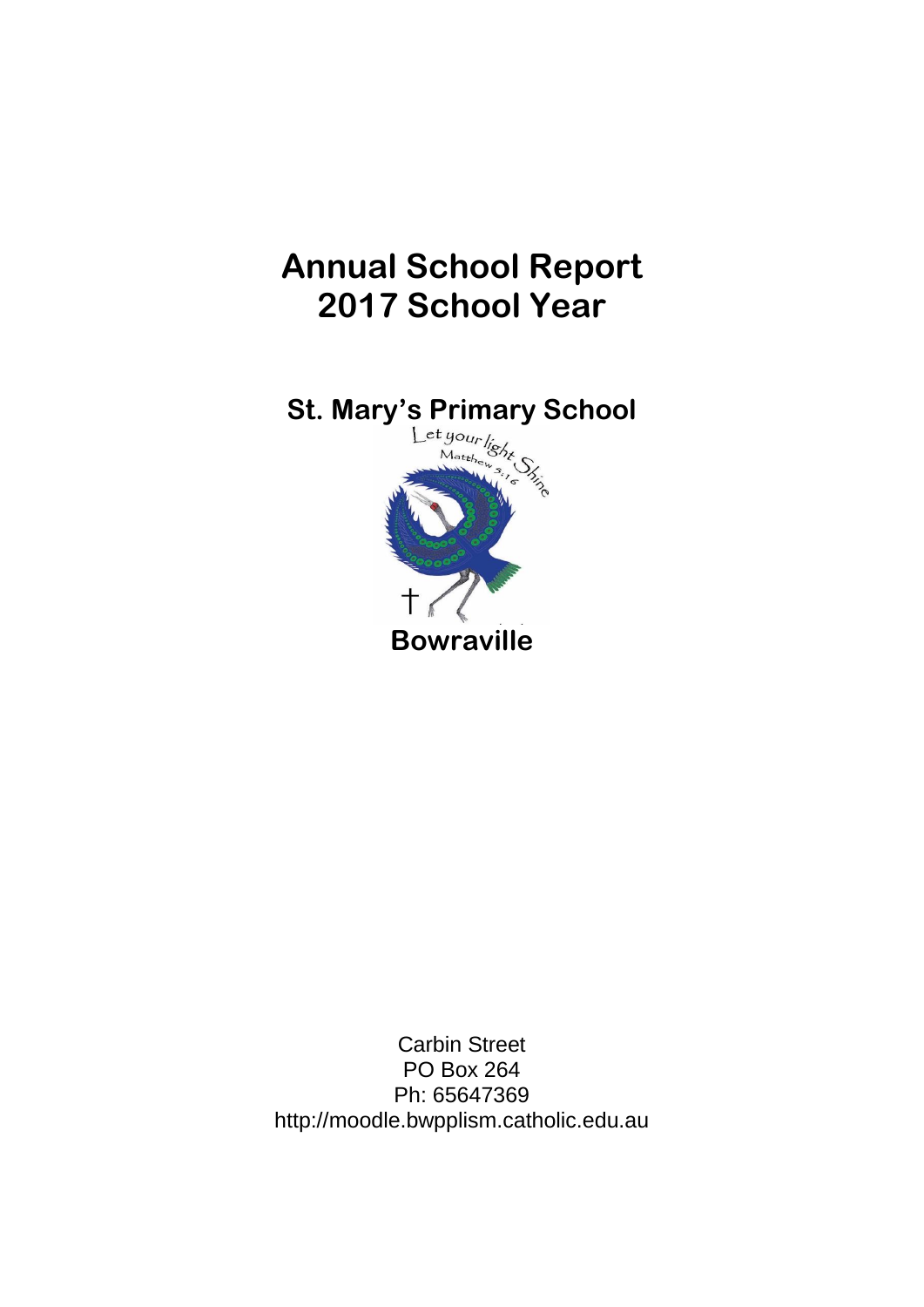#### **About this report**

St Mary's is registered by the NSW Education Standards Authority (NESA) and managed by the Lismore Catholic Schools Office (CSO), as the 'approved authority' for the Registration System formed under Section 39 of the NSW Education Act 1990.

The *Annual Report to the Parish School Community* for this year provides the parish school community with fair, reliable and objective information about school performance measures and policies, as determined by the Minister for Education.

The *Report* also outlines to the parish school community information about initiatives and developments of major interest and importance to the parish school community and the achievements arising from the implementation of the school's Strategic Management Plan and Annual Plan.

The *Report* demonstrates accountability to the Federal and State Government regulatory bodies, the parish and school community and the Catholic Schools Office. This *Report* has been approved by the CSO which monitors school processes to ensure compliance with all NESA requirements for Registration.

This *Report* complements and is supplementary to school newsletters, year books and other regular communications. The *Report* must be available on the school's website by 30 June 2018 following its submission to NESA.

The contents of this *Report* may be tabled for discussion at various parent forums and all information is public.

Further information about the school or this *Report* may be obtained by contacting the school on (02) 65647369 or by visiting the website at http://moodle.bwpplism.catholic.edu.au

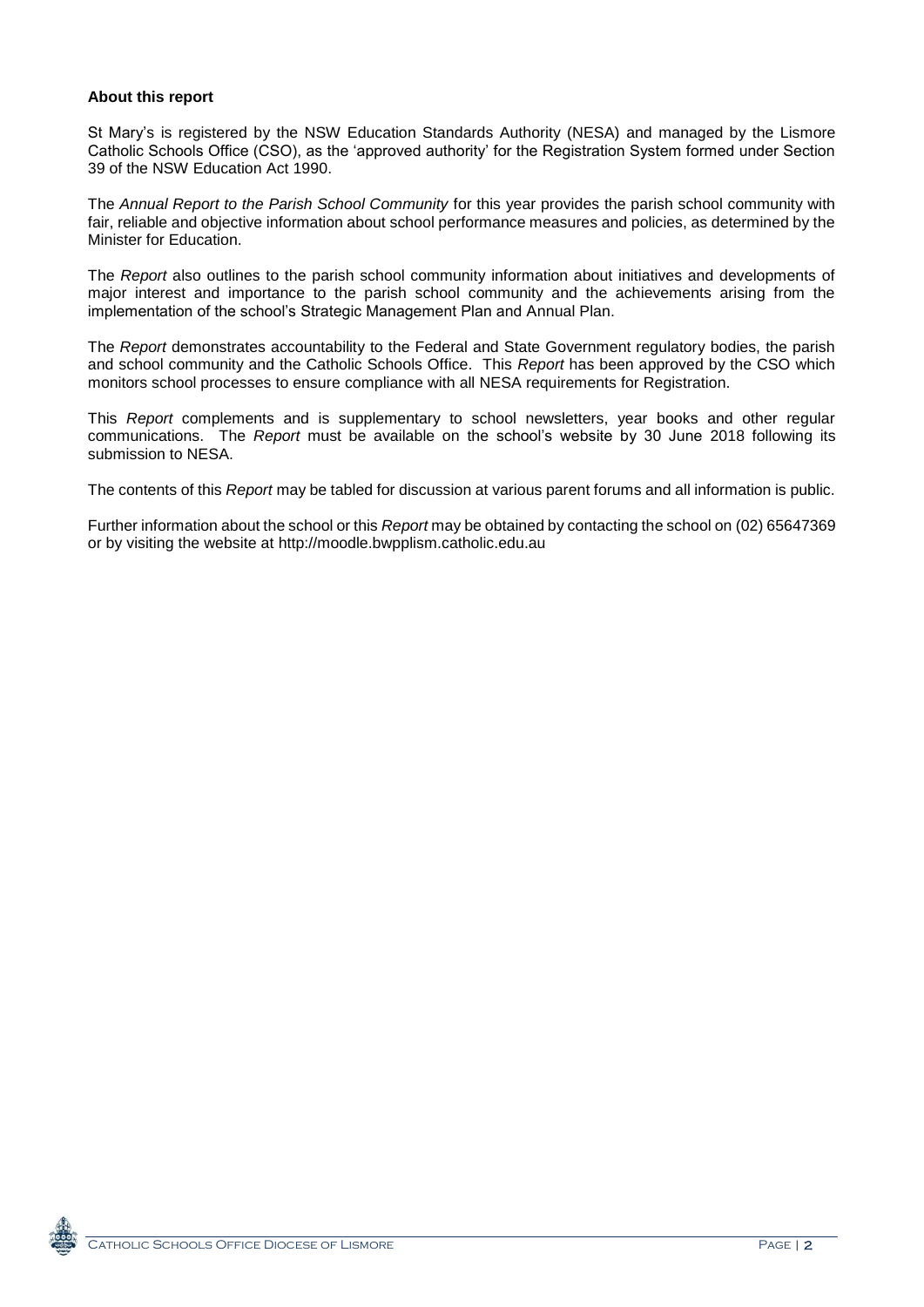## **1.0 Messages**

#### **1.1 Principal's Message**

The primary purpose of St Mary's Catholic primary school is to support the members of the parish community in providing a faith formation for their children. The school fosters a commitment to the individual person and provides opportunities for academic, cultural and sporting achievement. St Mary's offers students a quality Catholic education based on the teaching of the Church and within the context of a strong faith community.

Our parish school continued to provide many opportunities for the students to excel in academic, cultural and sporting areas. All of these areas combined to ensure that our school's mission was lived out daily in the life of the school.

The students' achievements and accomplishments were showcased throughout 2017. Student work was proudly displayed in classrooms, on school noticeboards, in the school office and on class webpages. School achievement was highlighted and celebrated at many school assemblies. Our focus was to continue to build on the reputation that St Mary's has earned as an exemplary school. The following list provides an indication of the school's academic achievements. In 2017:

- Years 3 and 5 NAPLAN results showed steady growth in both literacy and numeracy.
- Implementation of Individual Learning Plans in mathematics has assisted both vulnerable Indigenous and non-Indigenous students to reach specific Extending Mathematical Understanding growth points.
- One Year 6 student achieved a distinction in the diocesan Religious Education test.
- All students learnt the traditional Gumbaynggirr language, leading to language and song presentations within the school and wider communities.

There were many opportunities throughout the year for our school to be represented at community and cultural events. The following list provides an indication of the school's cultural program and community involvement. In 2017:

- The school planned Indigenous cultural activities and performances for a number of partner schools from Sydney.
- Students in Year 5 and Year 6 attended the diocesan programs *Exuro* and *Incitare* which fostered their faith development.
- The school raised funds for Caritas and Project Compassion.
- Students participated in the ANZAC Day march and Remembrance service.
- Students in Years 3 to 6 had input at a community forum addressing the needs of young people in Bowraville.

Students performed well at various sporting events throughout the year. The following list provides some examples of sporting highlights. In 2017:

- All students participated in the school athletics carnival with a small team participating at the Zone level.
- Students were selected to participate in the Zone Cross Country.
- Students in Years 3 to 6 participated in a *Colour Run* that was hosted by St Joseph's Primary School, Wauchope, NSW.

There were many people who assisted in the school's quest for excellence. In particular, special thanks are extended to the parent body and the school staff for all their generous efforts. St Mary's is indeed blessed to have such dedicated and enthusiastic people supporting the school.

Warren Niethe Principal

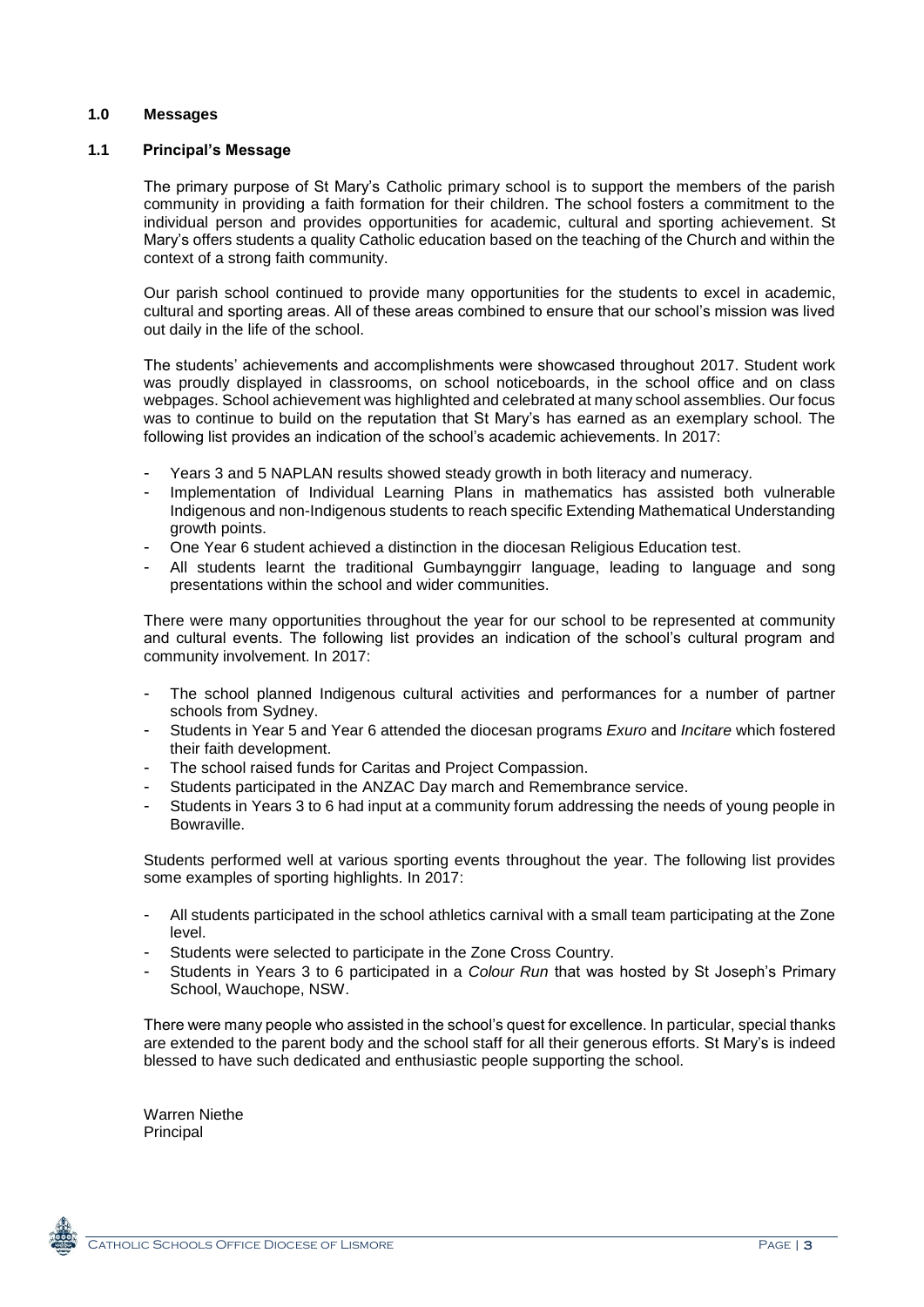## **1.2 A Parent Message**

This year we welcomed a new Principal and a graduate teacher to St Mary's. At the end of 2017 the whole school community farewelled and sincerely thanked two long standing staff members, Aunty Cheryl Donovan and me. Aunty Cheryl, a very proud and respected Aboriginal teacher taught at St Mary's for twenty-two years. I served the school families and wider Indigenous community for seventeen years as an Indigenous Education Worker. Both Aunty Cheryl and I have found it a privilege to assist the children and their families over the years. We leave with many cherished memories of St Mary's.

The productive partnership between St Mary's, the Nambucca Valley Catholic Parish and the Lismore Catholic Schools Office has resulted in the completion of three major projects that greatly benefit the students and their learning. These projects were the refurbishment of the school hall; replacing the old school bus with a brand new one; and upgrades in the playground that included a sand play area and sensory garden.

Our school continues to support the parish community with morning teas, invitations to special Feast Days and school functions. Our parent body is active within the school, assisting with the many varied celebrations and activities such as Mother's Day stalls, Father's Day stalls, Easter Raffles and other events.

The school continues to engage with our Indigenous families through the annual Aboriginal Family Faith Retreat. The traditional language of the Gumbaynggirr people is learnt throughout the school. This enables our Indigenous students' culture and traditions to be kept alive.

Aunty Michelle Flanders Representing the Friends of St Mary's

## **2.0 This Catholic School**

## **2.1 The School Community**

St Mary's is located in Bowraville and is part of the Nambucca Valley Parish which serves the communities of Nambucca Heads, Macksville and Bowraville. School families are drawn from the towns and communities of Nambucca Heads, Macksville and Bowraville.

Last year the school celebrated 113 years of Catholic education.

The parish priest Fr Shelwin Fernandez is involved in the life of the school.

St Mary's is a parish school with strong links to the parish family. The school aims to involve the children and their families in the life of the parish through activities such as:

- Participation in parish sacramental programs Baptism, Confirmation, Reconciliation and Eucharist.
- Ministries such as Welcome to Country in Language, Altar Serving, Reading and Offertory at School and Parish Masses.
- Involvement with and support of the community of Gumbaynggirr Elders.
- Support of the local and Wauchope branches of St Vincent de Paul by the school's Mini Vinnies team.

The parish school uses the mandated Diocesan Religious Education curriculum and the resource text "To Know, Worship & Love". Catholic life and culture permeate school life with 2.5 hours of religious education taught formally each week. The Diocesan Daily Prayer guidelines support the school's prayer life. The aims and direction of our parish school are guided by *Catholic Education in the Diocese of Lismore, Foundational Values for Catholic Identity and Mission.* This Framework underpins all policy, planning, roles and processes within the parish school. Our aim is to increasingly integrate the essence of this statement into all aspects of school life. Religious Education is given priority in our school and classroom curriculum and planning.

The parish school Mission Statement highlights the nature and calling of the school.

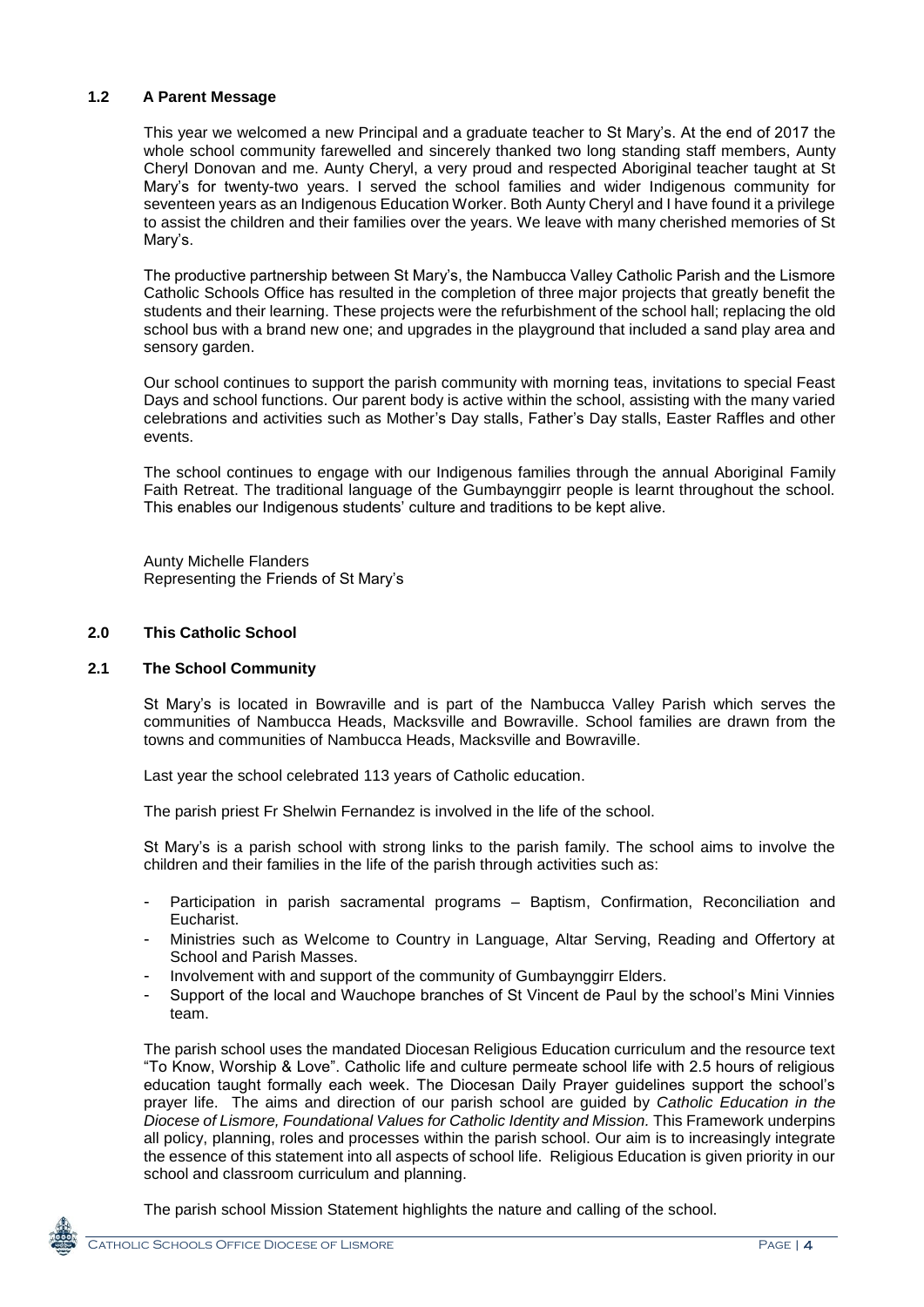# **2.2 School Enrolment**

St Mary's caters for children from Kindergarten to Year 6. The following table indicates the student enrolment characteristics:

|                                                                                                | Κ              | $\mathbf{1}$   | $\mathbf{2}$    | $\mathbf{3}$ | 4              | ${\bf 5}$      | 6 | <b>TOTAL</b><br>2017 | <b>TOTAL</b><br>2016 |
|------------------------------------------------------------------------------------------------|----------------|----------------|-----------------|--------------|----------------|----------------|---|----------------------|----------------------|
| <b>Male</b>                                                                                    | 4              | $\overline{2}$ | 3               | 1            | 1              | 1              | 1 | 13                   | 15                   |
| Female                                                                                         |                | $\mathbf 0$    | $6\phantom{1}6$ | 1            | $\overline{2}$ | $\overline{2}$ | 0 | 12                   | 19                   |
| Indigenous<br>count included in first two rows                                                 | $\overline{2}$ | $\mathbf{1}$   | $\overline{4}$  | 1            | $\sqrt{2}$     | 3              | 1 | 14                   | 24                   |
| <b>EALD</b><br>(Language background<br>other than English)<br>count included in first two rows | $\overline{2}$ | 1              | 4               | 1            | $\sqrt{2}$     | 3              | 1 | 14                   | 24                   |

#### **2.3 Student Attendance**

In order for students to reach their full potential it is important that they attend school regularly. Whilst it is the parents' legal duty to ensure their children attend school regularly, our staff as part of their duty of care monitor attendance each day. The Class Roll is marked every day and rolls are checked each week by the principal. The school uses the attendance coding system adopted in all NSW schools. Unexplained absences are followed up promptly by staff. Parents are requested to provide a satisfactory explanation for an absence by means such as a written note, telephone call, SMS message or email to the school preferably on the first day of absence, and certainly within seven days. The principal is made aware of sustained student absences or absences reflecting a pattern. In these situations, the principal or delegated staff member contacts the parent/guardian. Parents are encouraged to arrange medical and other necessary appointments outside school hours. Prolonged periods of absence occur from time-to-time for various reasons. In these cases, students and their parents meet with the principal to discuss the leave request.

The average student attendance rate for the school during 2017 is shown in the following table.

|                                         | ŗЭ<br>ు | ුලි  | N<br>ී | ς<br>සි | සි   | မာ<br>ී | ဖ<br>ී | w<br>ුඹ<br>ਤ |
|-----------------------------------------|---------|------|--------|---------|------|---------|--------|--------------|
| <b>Average Student Attendance rates</b> | 89.7    | 83.2 | 94.5   | 93.2    | 93.3 | 86.2    | 83.2   | 90.8         |

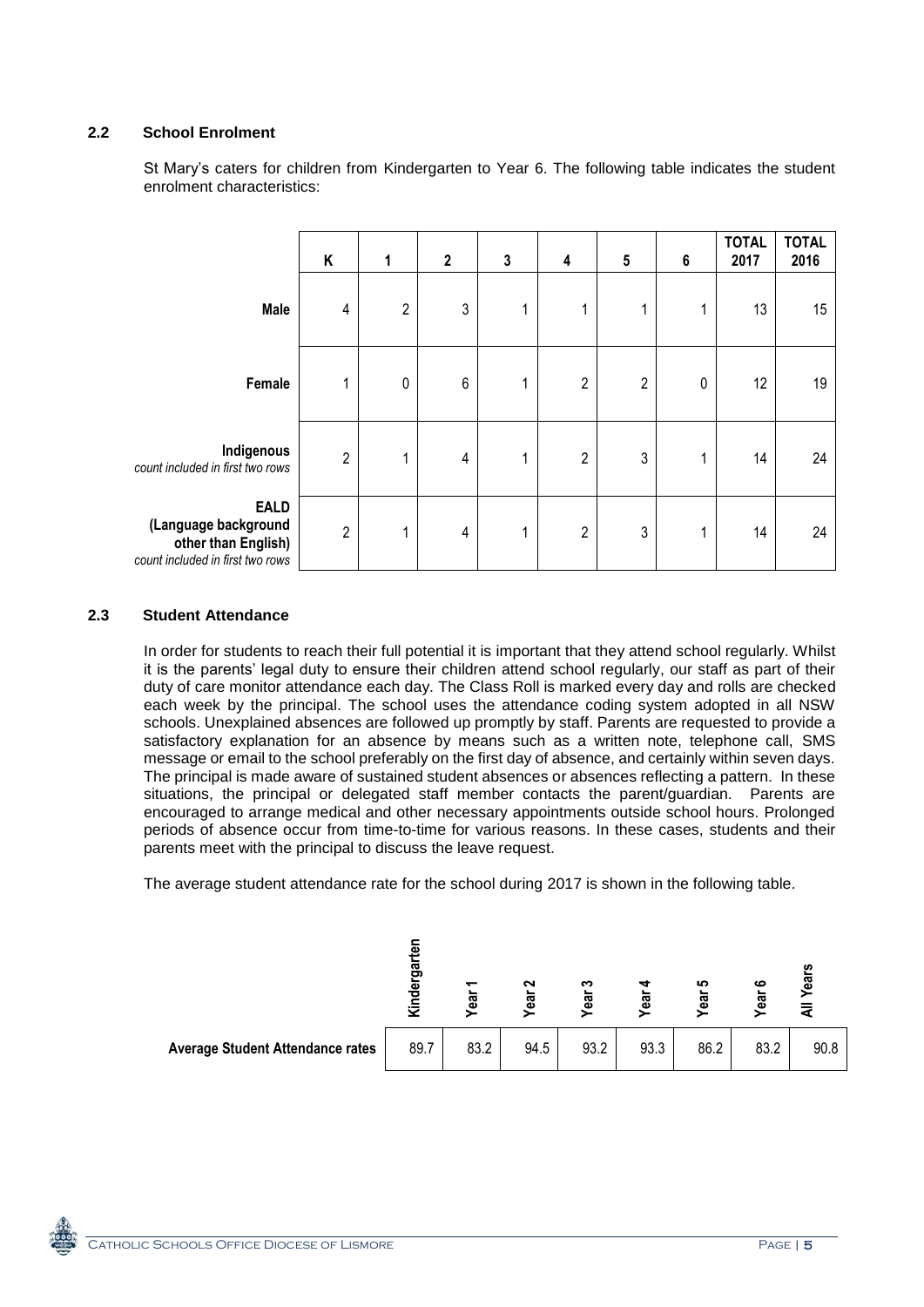|    | <b>Teacher Qualifications / Staff Profile</b>                                                                                                      |   |  |  |  |
|----|----------------------------------------------------------------------------------------------------------------------------------------------------|---|--|--|--|
| 1. | Those having formal qualifications from a recognised higher education institution or<br>equivalent.                                                |   |  |  |  |
| 2. | Those having graduate qualifications but not a formal teaching qualification from a<br>recognised higher education institution or equivalent.      | 0 |  |  |  |
| 3. | Those not having qualifications described in 1 or 2 above but having relevant successful<br>teaching experience or appropriate relevant knowledge. | 0 |  |  |  |
| 4. | Teachers with recognised qualifications to teach Religious Education.                                                                              | 3 |  |  |  |
| 5. | Number of staff identifying as Indigenous employed at the school.                                                                                  | 9 |  |  |  |
| 6. | Total number of non-teaching staff employed at the school.                                                                                         |   |  |  |  |

#### **2.5 Teacher Attendance and Retention**

The average teacher attendance figure is 96%. This figure is provided to the school by the CSO.

There was a change in school principals. Mr Warren Niethe commenced his principalship Term 1, 2017.

#### **2.6 Initiatives Promoting Respect and Responsibility**

The school ensures that at every available formal and informal opportunity the values of respect and responsibility are promoted. We want every student to understand and appreciate that they are part of both the school and the local community.

The school models and teaches students about respect and responsibility in a number of ways.

The values of respect and responsibility lie at the heart of Catholic schools, and underpin all policies and procedures. Students, teachers and parents are regularly reminded of the school's commitment to these and other school values by newsletter items, assembly messages and by the nature of our interpersonal relationships. Many of the awards presented to students throughout the year are indicative of these values. In 2017, a program based on team, respect, understanding, support and togetherness (TRUST) was introduced to the school community. The scriptural passage 'in everything, do to others as you would have them do unto you' (Matthew 7:12) was used to further contextualise respect and responsibility within the school community.

#### **2.7 Parent, Student and Teacher Satisfaction**

The school uses a variety of methods to gauge parental, student and teacher satisfaction with school operations. The school understands the importance of regularly reviewing approval and satisfaction levels. Last year the following formal and informal opportunities allowed the school to test reaction to decisions, policy and school procedures.

In 2017 St Mary's participated in the Diocese of Lismore School Improvement Surveys. The surveys offered the whole school community an opportunity to comment on important school specific areas. The survey enabled students, parents and staff to provide confidential feedback on the school's performance in delivering student outcomes. The survey results allowed for the school to plan and implement strategies based on data and recommendations.

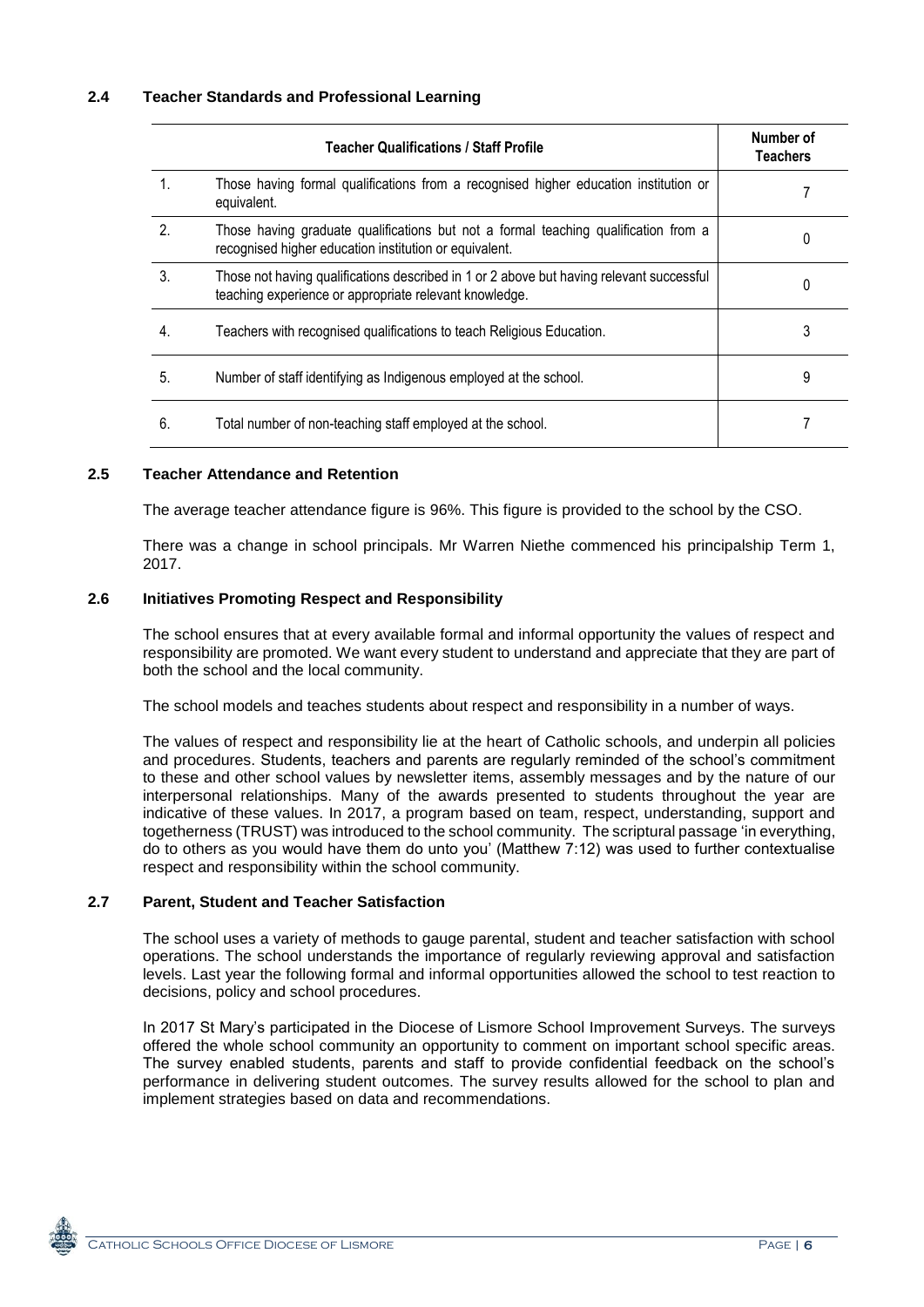# **3.0 Teaching and Learning**

## **3.1 School Curriculum**

The school provides a comprehensive educational program based on and taught in accordance with the NSW Education Standards Authority syllabuses for Primary Education. The Key Learning Areas (KLAs) are English, Mathematics, Science and Technology, Human Society and its Environment, Creative Arts and Personal Development, Health and Physical Education.

Across the school, teachers intentionally implement the *Gradual Release of Responsibility* model, especially in literacy and numeracy. This is achieved through modelled, shared, guided and independent learning tasks. Teachers use the learning and teaching philosophy – "I do, We do, You do". Additionally, students collaboratively create with their teachers individual learning intentions and success criteria.

To enhance personalised learning students' progress is tracked and monitored using the Literacy Continuum and the Mathematical Assessment Interview. The school continues to work towards developing 21st Century pedagogy based on current evidence based data.

## **3.2 Student Performance in National Testing Programs**

The school participated in the National Assessment Program Literacy and Numeracy (NAPLAN) with students in Years 3 and 5 tested. In Year 3, two students presented for the tests while in Year 5 there were six students.

In Literacy there were four elements tested. These were reading, writing, spelling and grammar and punctuation. In Numeracy, students were tested in number, patterns and algebra, measurement, data and space and geometry.

In both Year 3 and Year 5 there are six achievement bands with Band 6 being the highest level of attainment in Year 3 and Band 8 the highest in Year 5.

The Commonwealth Government has set minimum acceptable standards for reading, writing and numeracy at particular ages.

In Year 3, students who achieve Band 3 or higher have achieved above the minimum standard. In Year 5 those students who achieve at Band 5 and higher have achieved above the minimum standard set by government.

At St Mary's, school and student performance is closely monitored. These tests are one means of gathering data on individual student and school achievement. School staff have participated in Catholic Schools Office information sessions on NAPLAN and SMART 2 Data Analysis workshops.

The following data indicates the percentage of Mary's students in each band compared to the State percentage.

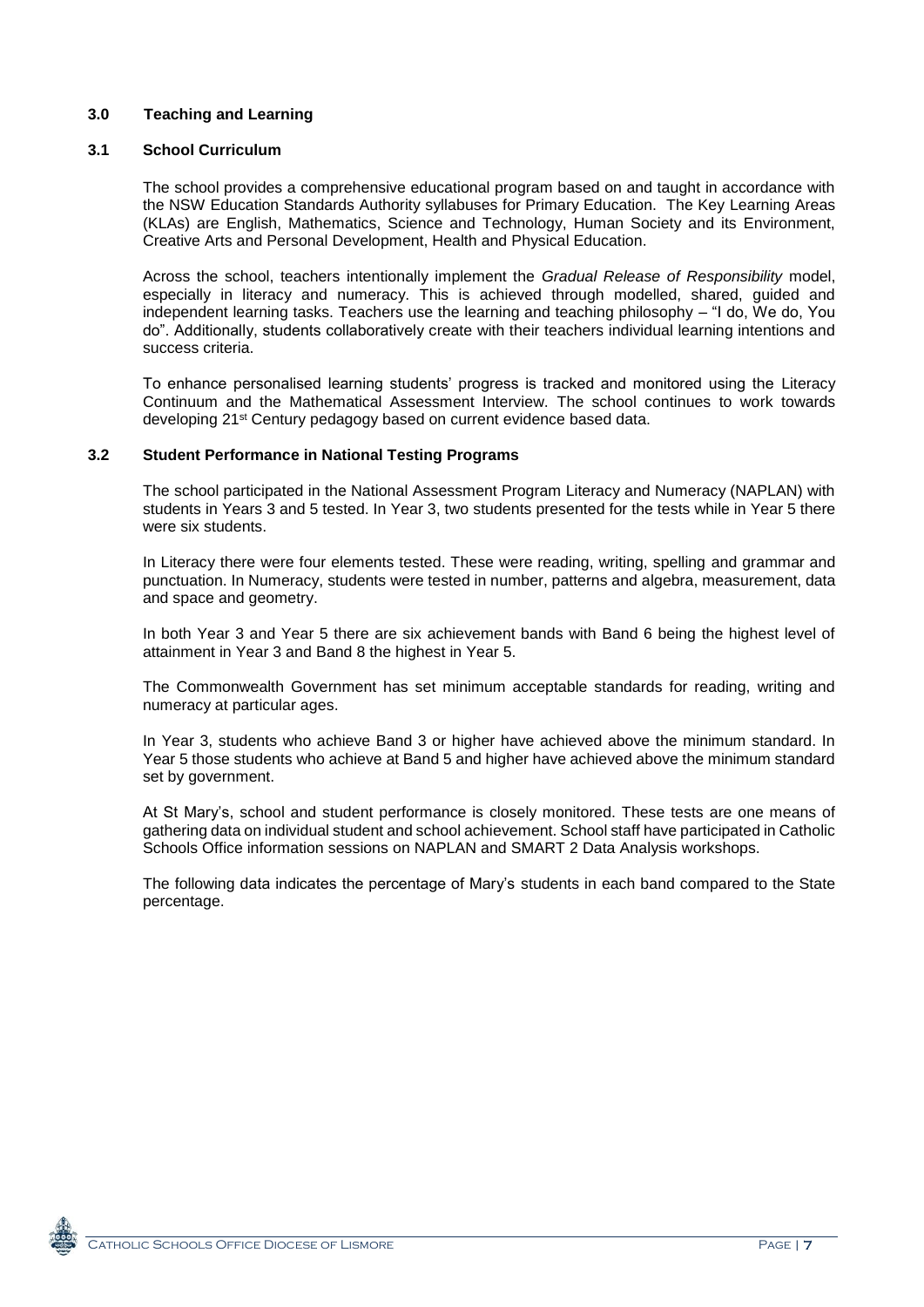# **Year 3 NAPLAN Results in Literacy and Numeracy**

|                                          | Percentage of students in Bands 3 to 8 |           |       |              |       |           |       |           |       |           |       |           |
|------------------------------------------|----------------------------------------|-----------|-------|--------------|-------|-----------|-------|-----------|-------|-----------|-------|-----------|
| <b>BAND</b>                              | 8                                      |           | 7     |              | 6     |           | 5     |           | 4     |           | 3     |           |
|                                          | State                                  | School    | State | School       | State | School    | State | School    | State | School    | State | School    |
| Reading                                  | 18.4                                   | $\pmb{0}$ | 21.3  | $\mathbf 0$  | 26.1  | 25        | 17.0  | 50        | 12.7  | 25        | 4.5   | $\pmb{0}$ |
| Writing                                  | 5.3                                    | $\pmb{0}$ | 12.8  | $\mathbf 0$  | 30.0  | $\pmb{0}$ | 36.0  | 75        | 9.3   | $\pmb{0}$ | 6.5   | 25        |
| <b>Spelling</b>                          | 17.4                                   | $\pmb{0}$ | 20.8  | $\mathbf{0}$ | 29.5  | $\pmb{0}$ | 19.3  | 100       | 8.1   | $\pmb{0}$ | 5.0   | $\pmb{0}$ |
| <b>Grammar and</b><br><b>Punctuation</b> | 21.8                                   | $\pmb{0}$ | 14.4  | $\mathbf 0$  | 25.7  | 25        | 16.0  | $\pmb{0}$ | 15.6  | 25        | 6.4   | 50        |
| <b>Numeracy</b>                          | 13.4                                   | $\pmb{0}$ | 19.1  | $\pmb{0}$    | 29.3  | 25        | 23.6  | 75        | 11.6  | $\pmb{0}$ | 3.0   | $\pmb{0}$ |

 **Please note, only two Year 3 students completed NAPLAN. Due to anonymity requirements, no Year 3 NAPLAN results are published.**

**Year 5 NAPLAN Results in Literacy and Numeracy**

The results show that students have performed well in 2017 in most areas. In particular, further analysis of NAPLAN data indicates steady growth for students in Reading, Writing, Spelling and Numeracy. NAPLAN results in the area of Grammar and Punctuation will inform and guide the direction for future improvements.

The consolidation of targeted professional development for teachers, comprehensive differentiation of content to extend and support students as well as personalised learning programs has contributed to overall student growth in Literacy and Numeracy. Specific programs that have been implemented to ensure student learning are Extending Mathematical Understanding (EMU), Mathematical Assessment Interview (MAI), QuickSmart – Mathematics, Succeeding Together as Readers (STAR) and Response to Intervention (RTI).

## **3.3 Teacher Professional Learning**

All teachers have been involved in professional learning activities during the year. These activities are designed to develop the professional skills and understandings of staff so as to improve student outcomes. Professional development can take many forms including whole-staff development days, subject specific in-services, meetings and conferences.

Whole staff development day professional learning activities in 2017 were:

| <b>Staff Professional Learning Activity</b>      | <b>Date</b> | <b>Presenter</b>                                                                               |
|--------------------------------------------------|-------------|------------------------------------------------------------------------------------------------|
| Parish School Retreat                            | 24/4/17     | Leadership Teams<br>St Mary's Bowraville and St Patrick's Macksville                           |
| Creative Arts Curriculum - Visual and Drama      | 30/6/17     | David Ogg and a presenter from Theatre Sports,<br>Sydney                                       |
| Catholic Worldview - Permeation                  | 17/7/17     | School Evangelisation and Catechesis Teams<br>St Mary's Bowraville and St Patrick's Macksville |
| Mathematics Curriculum - A Rich Task Maths Block | 9/10/17     | Leader of Pedagogy and Leader of Curriculum<br>St Mary's Bowraville                            |

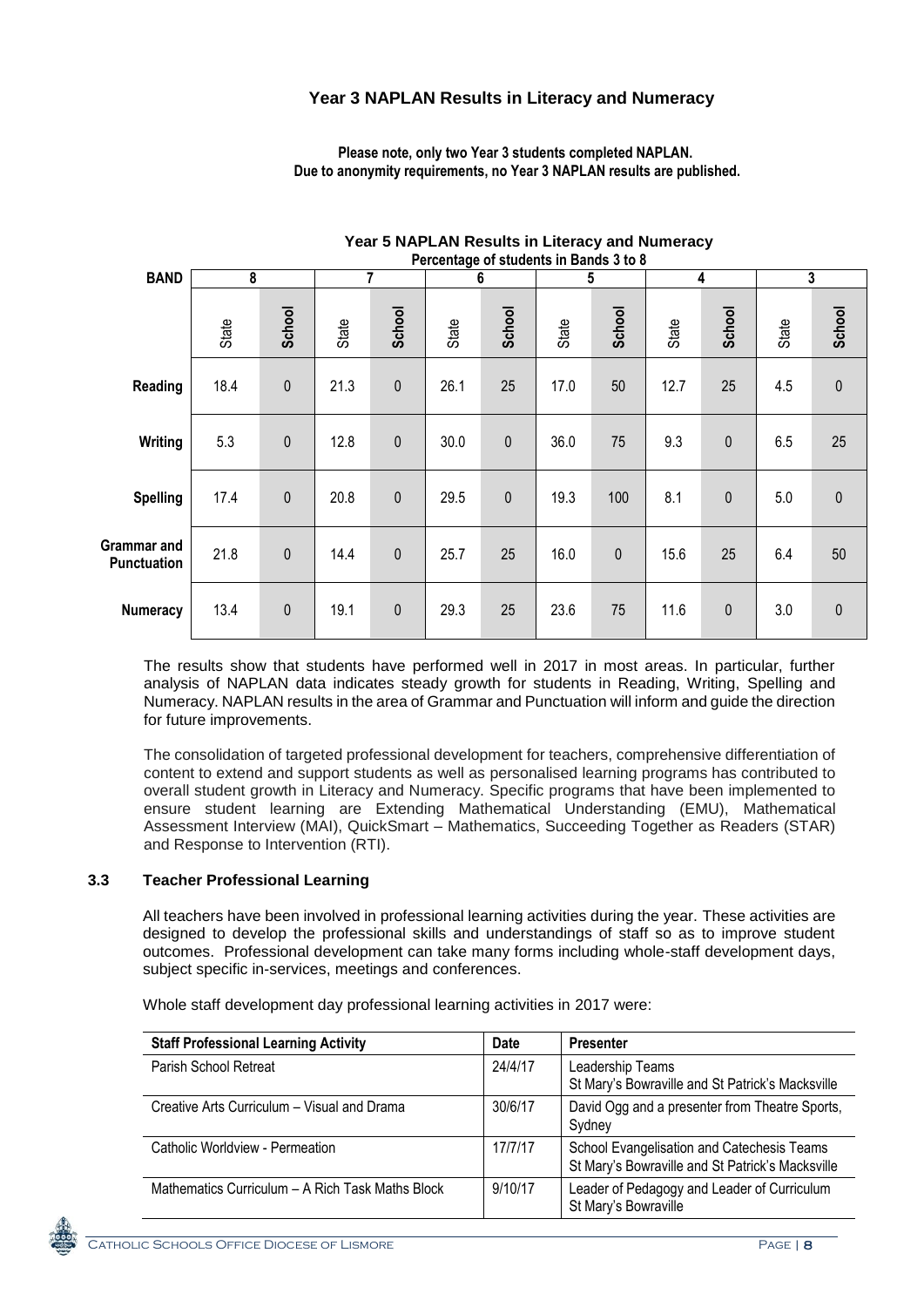Additionally, staff attended either singly or in groups a range of professional development opportunities including:

| <b>Activity</b>                                                         | <b>Staff</b><br>numbers | <b>Presenter</b>                                                                                 |
|-------------------------------------------------------------------------|-------------------------|--------------------------------------------------------------------------------------------------|
| Managing Aggressive and Potential Aggressive (MAPA)<br><b>Behaviour</b> | 8                       | Catholic Schools Office Lismore Inclusion<br>Officers Carolyn Carrigan and Catherine<br>Costello |
| Mathematics – creating rich open ended learning tasks                   | 2                       | Catholic Schools Office Lismore Education<br>Officers                                            |
| Faith Leadership Conference                                             | 2                       | Catholic Schools Office Lismore Education<br>School Evangelisation and Catechesis Team           |
| Responding Trauma Behaviours - Students                                 | 14                      | Catholic Schools Office Lismore Inclusion<br>Officer Carolyn Carrigan and Warren Niethe          |

The professional learning expenditure has been calculated at \$8,161 per staff member. This figure has been calculated by the CSO and reflects expenditure on casual release days and professional development activities in particular categories.

#### **4.0 School Policies**

#### **4.1 Policy Review**

School policies are reviewed regularly. The table below lists the school policies and notes any additions, changes or upgrades made during 2017.

| Policy name                       | Status in 2017<br>(No change, new policy, changes<br>made) | Access this policy at:           |
|-----------------------------------|------------------------------------------------------------|----------------------------------|
| Maintenance                       | No Change                                                  | Catholic Schools Office Intranet |
| <b>Risk Assessment Guidelines</b> | No Change                                                  | Catholic Schools Office Intranet |
| Workplace Health and Safety       | No Change                                                  | Catholic Schools Office Intranet |
| Suspension and Expulsion          | No Change                                                  | Catholic Schools Office Intranet |
| Overnight Excursions              | No Change                                                  | Catholic Schools Office Intranet |
| School Bus                        | No Change                                                  | Parent Handbook                  |
| <b>Child Protection</b>           | No Change                                                  | School Webpage                   |
| School Attendance                 | No Change                                                  | School Webpage                   |
| Anti-Bullying                     | No Change                                                  | School Webpage                   |
| <b>Behaviour Management</b>       | No Change                                                  | School Webpage                   |
| <b>Complaints and Grievances</b>  | No Change                                                  | School Webpage                   |

#### **4.2 Enrolment Policy**

Every new enrolment at St Mary's requires parents to attend an enrolment interview. The interview provides an opportunity to learn more about the educational experience provided by the school, specific school procedural policies and current school expectations.

Preference for enrolment is given to children of baptised Catholics. It is a condition of enrolment that all children will participate in class religion lessons and activities, as well as prayer celebrations and school and class Masses.

Children who turn five by 30 June are eligible to apply for enrolment in Kindergarten. Enrolments for Kindergarten children are called for in the year before commencement. Other enrolments are accepted throughout the year if there are vacancies in the classes concerned.

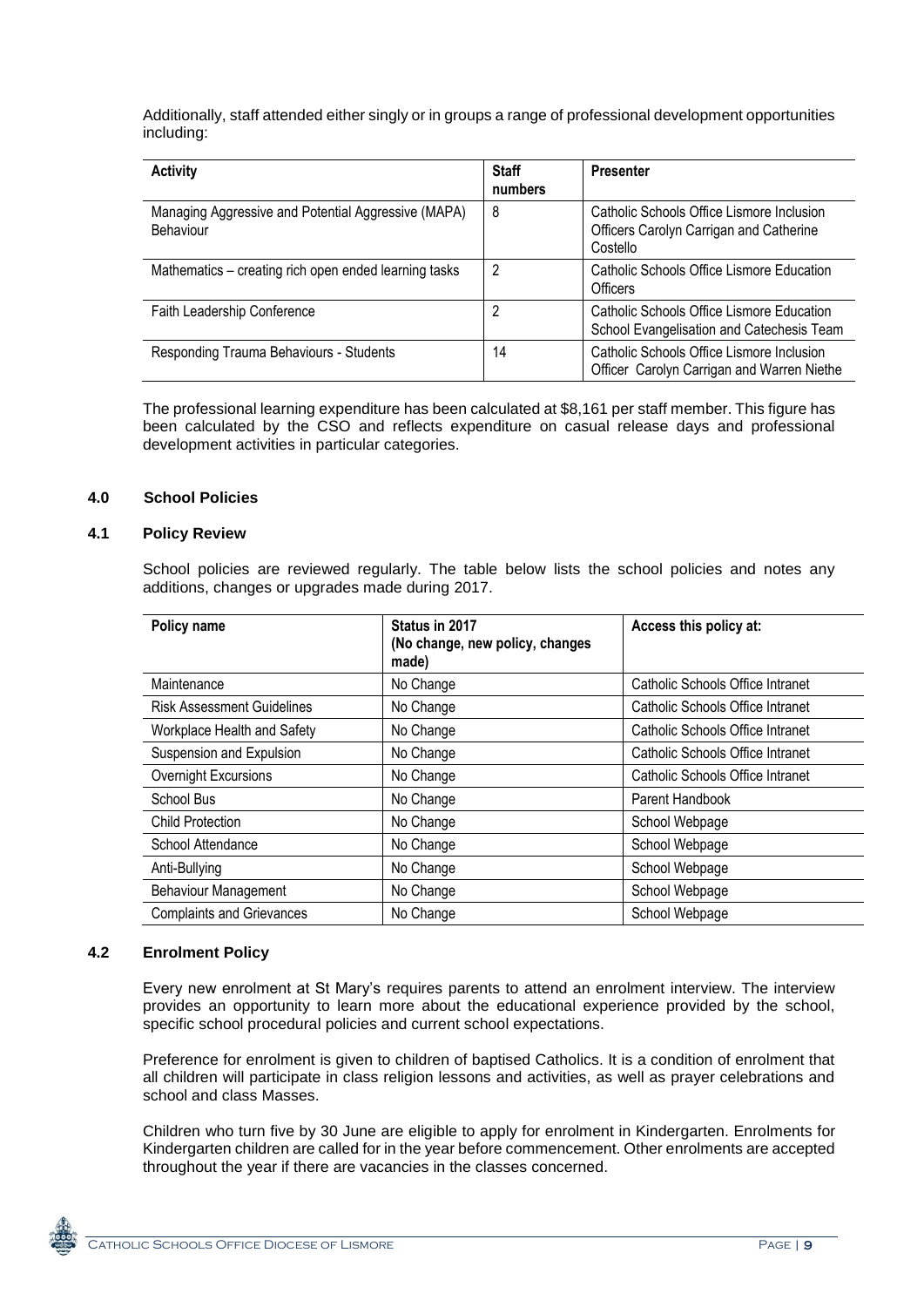A copy of the enrolment policy and standard operation procedure is located in the school office. The School Enrolment Policy explains the Parish enrolment quidelines.

# **4.3 Pastoral Care Policy**

The school's Pastoral Care Policy promotes the wellbeing, rights, and responsibilities of all students. This policy reflects the mission of the Catholic Church and is concerned with all students and staff having the right of respect, the right to learn or teach and the right to feel safe and secure in the school environment. All students and staff have the responsibility of contributing to a safe, fair and positive learning environment in the classroom and on the playground. To live out this policy the school has adopted various programs aimed at helping and encouraging students to value themselves and experience wellbeing. These programs focus on effective strategies of resilience, self-esteem, social relationships, anti-bullying, drug awareness, health and personal safety. The school's Pastoral Care Policy has been developed in consultation with staff, parents and students.

## **4.4 Discipline Policy**

The principles of restorative justice are embedded in the school's Behaviour Management Policy. These principles include acknowledging the inevitability of conflict and hurt in relationships, working towards healing by repairing relationships, learning and growing from experience. The policy is regularly communicated to all members of the school community. Students, staff and parents have a clear understanding of the expectations articulated through this policy and are supportive of the need to provide a safe and caring learning environment. The policy acknowledges teacher and student rights and responsibilities, and is based on the Gospel teachings of love for self and others. The school does not sanction corporal punishment or allow parents to administer corporal punishment in the school.

## **4.5 Complaints and Grievance Policy**

The school policy is based on procedural fairness and recognises that parents and caregivers must have access to processes that allow them to resolve concerns in a supportive and conciliatory environment. Any concerns raised are responded to promptly and fairly, and confidentiality is always maintained. The policy is available at the front office or from the school's website.

## **5.0 School Determined Improvement Targets**

Each year the school develops an Annual Plan drawn from the five-year Strategic Plan. 2017 was a very rewarding year.

| Key improvements achieved this year                                                                                                                                                                                                                                                                                                                                                      | Key Improvements for next year                                                                                                                                                                                                                                                                   |  |  |  |
|------------------------------------------------------------------------------------------------------------------------------------------------------------------------------------------------------------------------------------------------------------------------------------------------------------------------------------------------------------------------------------------|--------------------------------------------------------------------------------------------------------------------------------------------------------------------------------------------------------------------------------------------------------------------------------------------------|--|--|--|
| Catholic Identity and Mission<br>Created a school-based prayer that was clearly<br>articulated and understood by parents, students<br>and staff.<br>participated in faith enriching<br>Students<br>experiences such as Exuro and Incatare.<br>Staff participated in faith enriching experiences<br>such as Proclaim Lismore Staff and Parish School<br>Spirituality Day.                 | Catholic Identity and Mission<br>To permeate Catholic Worldview across Key<br>Learning Areas.<br>To strengthen the connection between school<br>and parish by encouraging weekend Mass<br>participation.<br>To intentionally embed Aboriginal spirituality into<br>the faith life of the school. |  |  |  |
| Organisation and Co Leadership<br>Created a document that outlined the roles of all<br>staff to reflect the changing and dynamic nature of<br>our school.<br>Created a whole school agreed<br>practice<br>document that reflects our commitment to the<br>strategic school improvement plan.<br>Trialled behavioural and emotional strategies<br>such as Traffic Lights and Class Dojos. | Organisation and Co Leadership<br>To work towards a culture of co-leadership<br>based on collaboration, strategic professional<br>learning, mentoring and feedback. This will<br>involve a whole school community approach<br>through the Building Cultural Capacity program.                    |  |  |  |

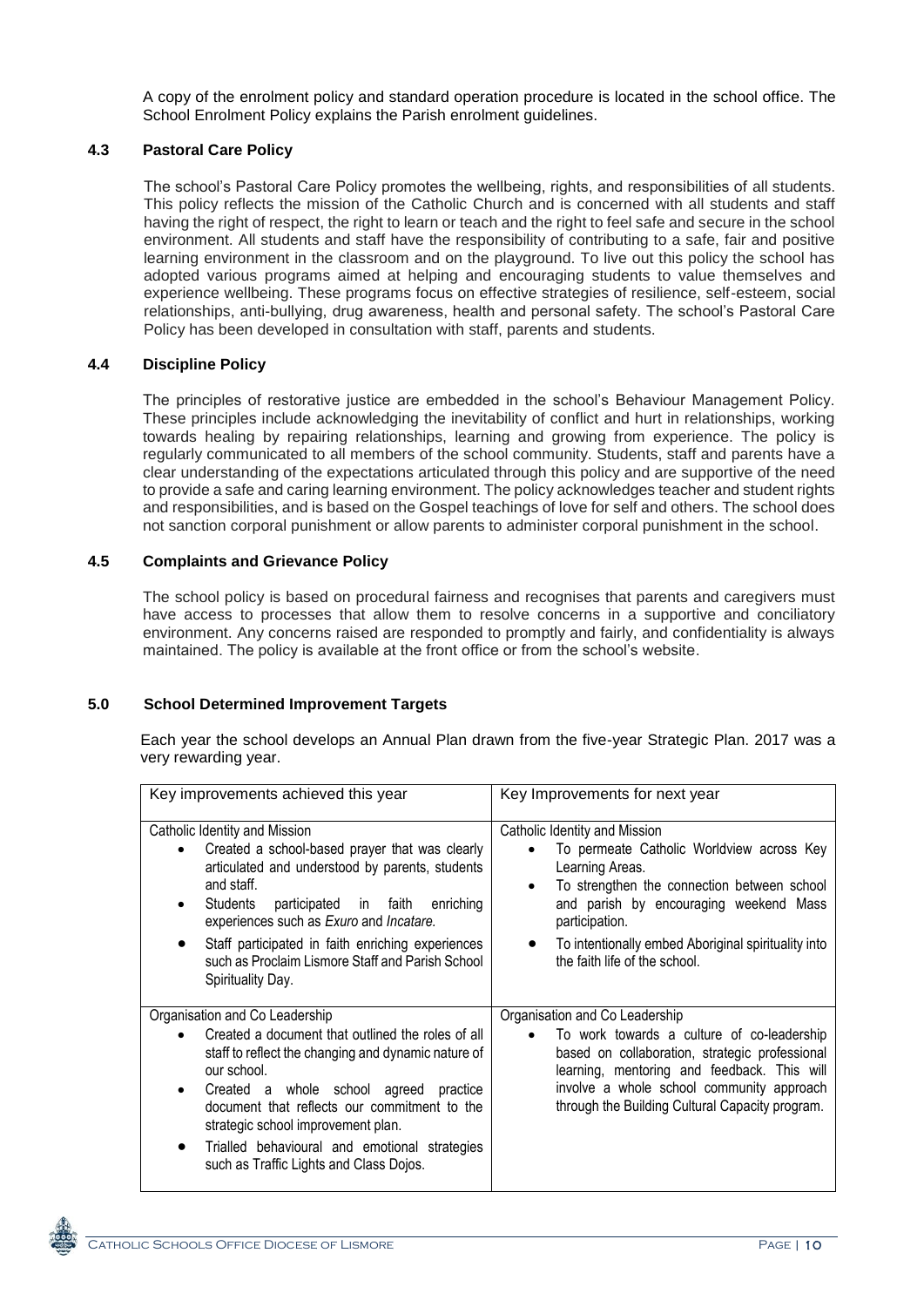| Teaching and Learning                                                                                                                                                                                                                                                                                                                                                                    | Teaching and Learning                                                                                                                                                                                                              |  |  |  |
|------------------------------------------------------------------------------------------------------------------------------------------------------------------------------------------------------------------------------------------------------------------------------------------------------------------------------------------------------------------------------------------|------------------------------------------------------------------------------------------------------------------------------------------------------------------------------------------------------------------------------------|--|--|--|
| Renewed and restructured Professional Learning<br>Teams' responses to the students' learning<br>needs.<br>Worked towards a coaching model and cycles of<br>٠<br>improvement for leadership and teacher goal<br>setting to develop a culture of self-reflection.<br>differentiated<br>mathematics<br>Implemented<br>strategies using the Extending Mathematical<br>Understanding program. | To develop a whole school shared beliefs &<br>$\bullet$<br>understanding around writing.<br>To consolidate quality differentiation strategies in<br>$\bullet$<br>the mathematics lessons.                                          |  |  |  |
| <b>Community and Relationships</b><br>Publicised school events and academic success<br>in the local media and was involved in community<br>events.<br>Implemented opportunities for parent information<br>sessions.<br>Strengthened communication between home and<br>school.                                                                                                            | Community and Relationships<br>To implement the values and actions of TRUST<br>$\bullet$<br>(Team, Respect, Understanding, Support,<br>Together).<br>provide opportunities for parents<br>10.<br>τo<br>participate in school life. |  |  |  |

# **6.0 Financial Information**

Catholic schools are accountable for all monies received. Each year, the Lismore Catholic Schools Office submits to the Commonwealth Government a financial statement on behalf of the parish primary schools and secondary colleges. This statement details the income and expenditure of each school. In addition, the financial accounts for each school and for the Catholic Schools Office are audited annually.

A visual summary of the income and expenditure reported to the Commonwealth Government for 2017 is presented below: